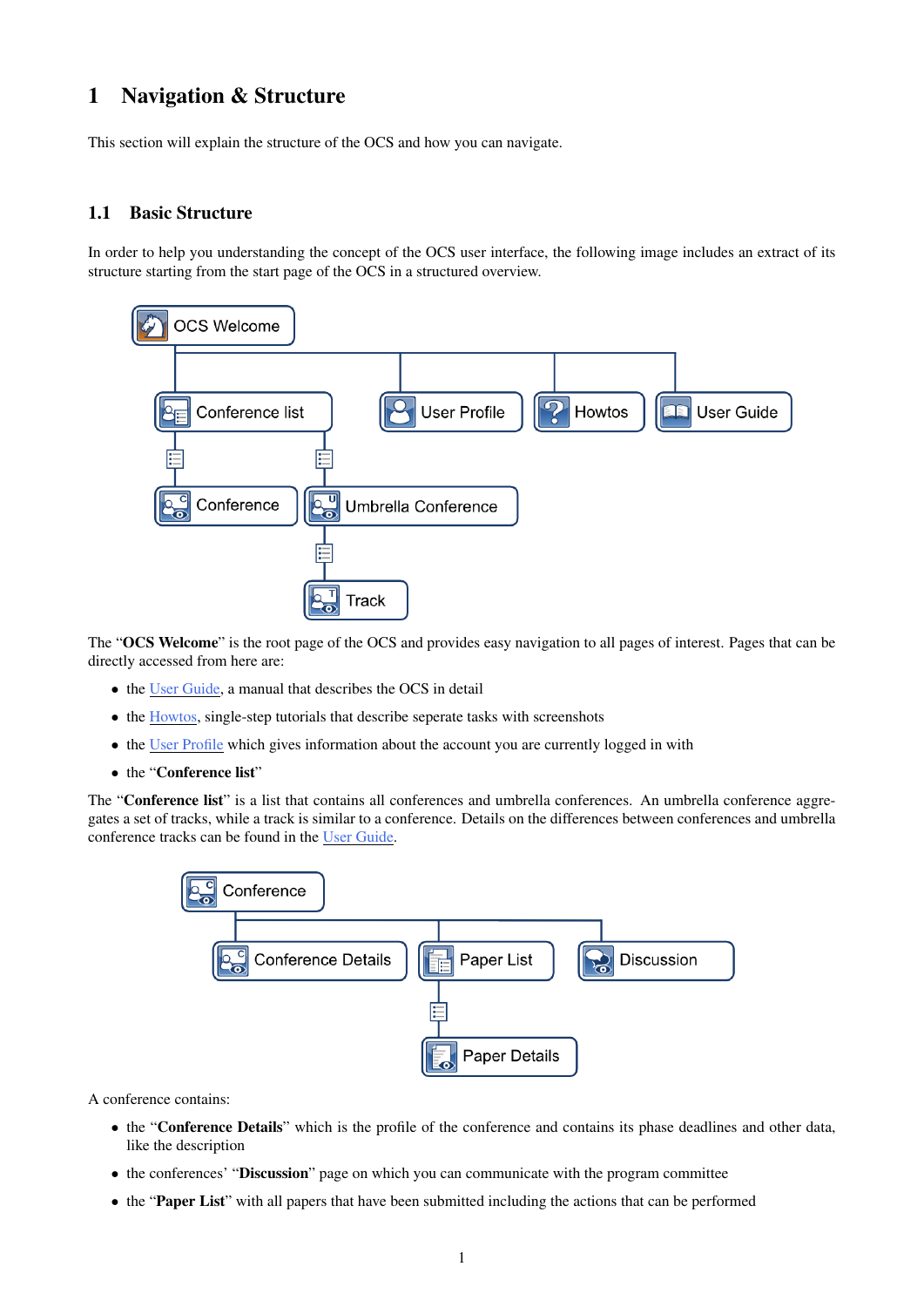

Umbrella conferences are a specific type of conferences that have no deadlines or papers. Anyway, umbrella conference have a description and a *PC Chair* as well as a "Discussion" page. Their function as a bundle of conferences makes it easy to get an overview of all tracks and their papers.

The "Paper List" of an umbrella conference is a list of all papers from its tracks. All other functions are the same as in the "Paper List" of a conferenc, for example viewing the details of a paper.

Each track in the "Track List" of an umbrella conference is a conference with the same function and pages with the only difference that tracks have an additional superpage: the "Track list" of the umbrella conference.

## 1.2 Breadcrumbs

The breadcrumbs is a tool for navigation. It is composed of links representing the hierarchy of the currently viewed page. It can be found on the left side on top of every OCS page and in the footer, as shown in the following image.